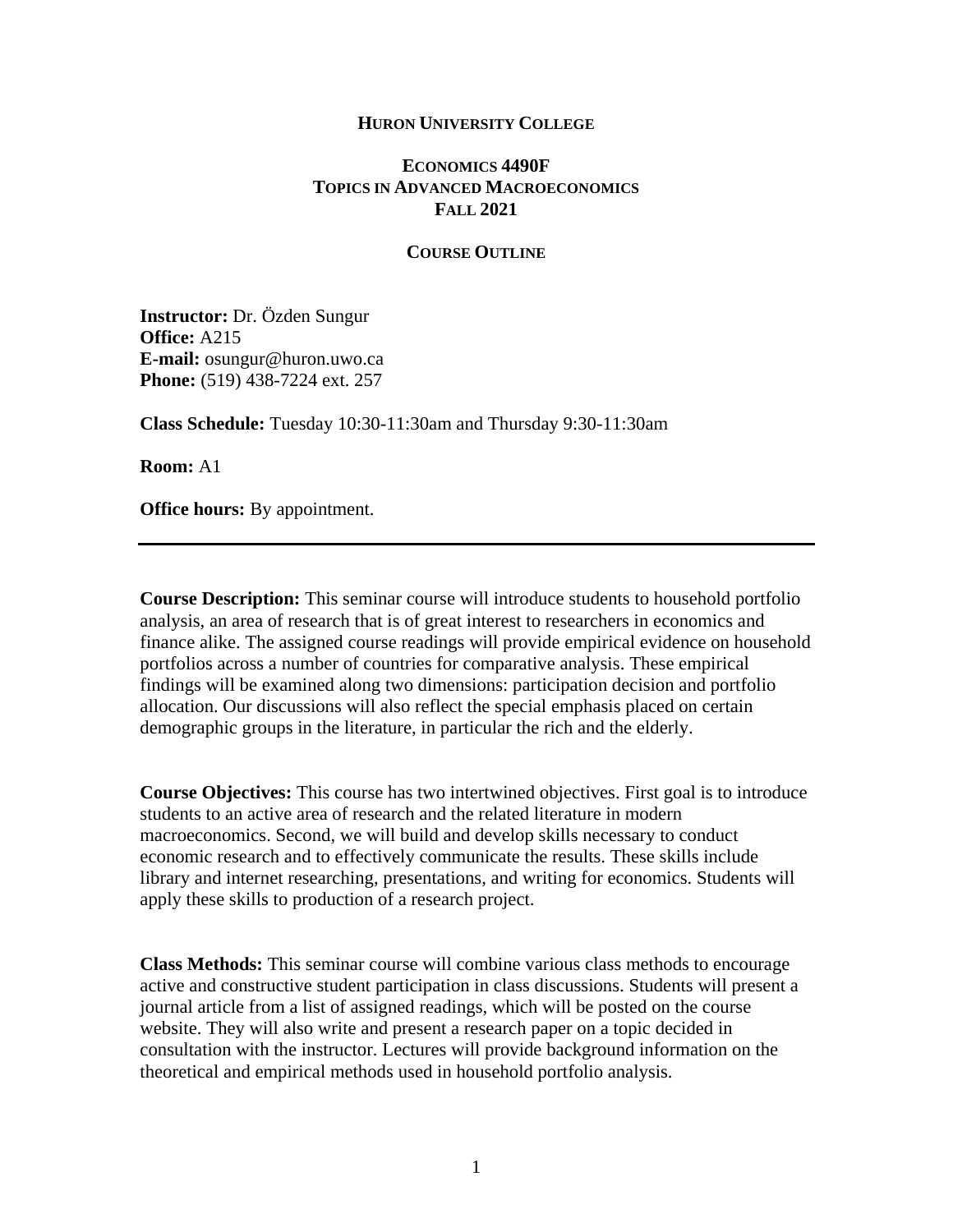**Textbook:** There is no required textbook for the course. A list of assigned readings will be posted on the course OWL site. Some useful reference texts are:

Household Portfolios, edited by Luigi Guiso, Michael Haliassos, and Tullio Jappelli, MIT Press, 2002.

International Perspectives on Household Wealth, edited by Edward N. Wolff, Edward Elgar Press, 2006.

Advanced Macroeconomics, 5th edition, David Romer, McGraw Hill, 2019.

**Evaluation:** Assessment in the course will be based on:

Presentation of a journal article: 20%

The list for journal article presentations will be provided separately and posted on the course website.

Paper proposal: Due on Thursday, October 21, 2021 (10%)

Proposals should be 2-3 pages long and describe the topic you would like to work on for your research paper. A brief (10-minute) presentation on the proposal will be made on Thursday, October 21, 2021.

Progress report: Due on Tuesday, November 9, 2021 (5%)

Progress report provides students an additional opportunity to reflect on the feedback received on the proposal. It is aimed for consultation with the instructor to assess the work that is completed to date and to discuss the work that lies ahead.

Midterm exam: Thursday, November 11, 2021 (30%)

Paper & Presentation: Paper due on Tuesday, December 7, 2021 (35%)

Details for paper and presentation requirements will be provided with a separate distribution.

# **Course Schedule:**

Week 1: Course introduction

Week 2: Trends in household portfolios in selected countries Data issues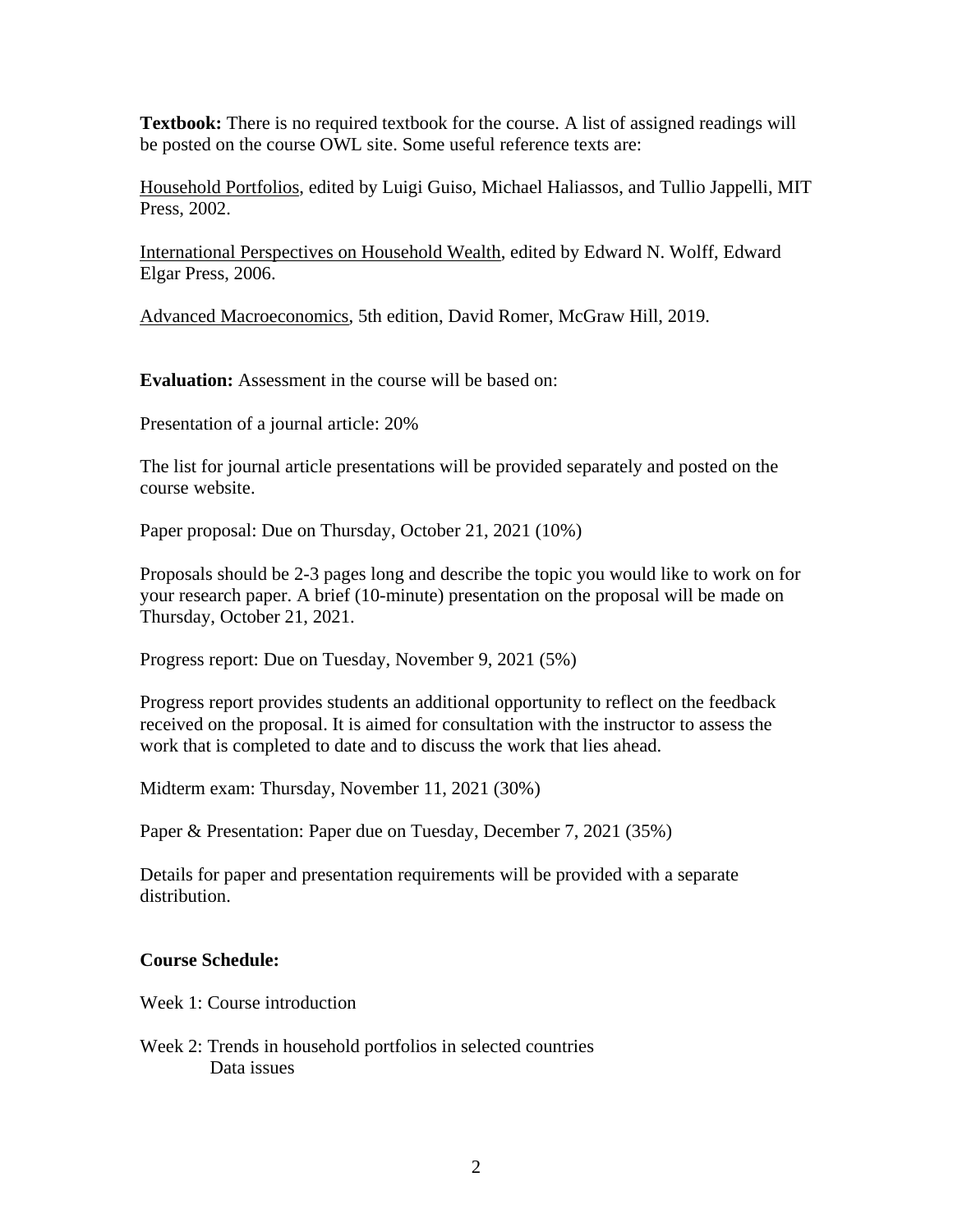Week 3: An introduction to portfolio theory

- Week 4-6: Journal article presentations
- Week 7: Review of empirical methods Paper proposals are due
- Week 8: Review of empirical methods
- Week 9: **Fall Reading Week** No Classes
- Week 10: Progress reports are due on Tuesday, November 9, 2021 Midterm exam - Thursday, November 11, 2021
- Week 11-13: Paper presentations
- Week 14: Papers are due on Tuesday, December 7, 2021.



# **Appendix to Course Outlines: Academic Policies & Regulations 2021 - 2022**

### **Prerequisite and Antirequisite Information**

Students are responsible for ensuring that they have successfully completed all course prerequisites and that they have not completed any course antirequisites.Unless you have either the requisites for this course or written special permission from your Dean to enroll in it, you may be removed from this course and it will be deleted from your record. This decision may not be appealed. You will receive no adjustment to your fees in the event that you are dropped from a course for failing to have the necessary prerequisites.

### **Pandemic Contingency**

In the event of a COVID-19 resurgence during the course that necessitates the course delivery moving away from face-to-face interaction, all remaining course content will be delivered entirely online, typically using a combination of synchronous instruction (i.e., at the times indicated in the timetable) and asynchronous material (e.g., posted on OWL for students to view at their convenience). Any remaining assessments will also be conducted online at the discretion of the course instructor. In the unlikely event that changes to the grading scheme are necessary, these changes will be clearly communicated as soon as possible.

### **Student Code of Conduct**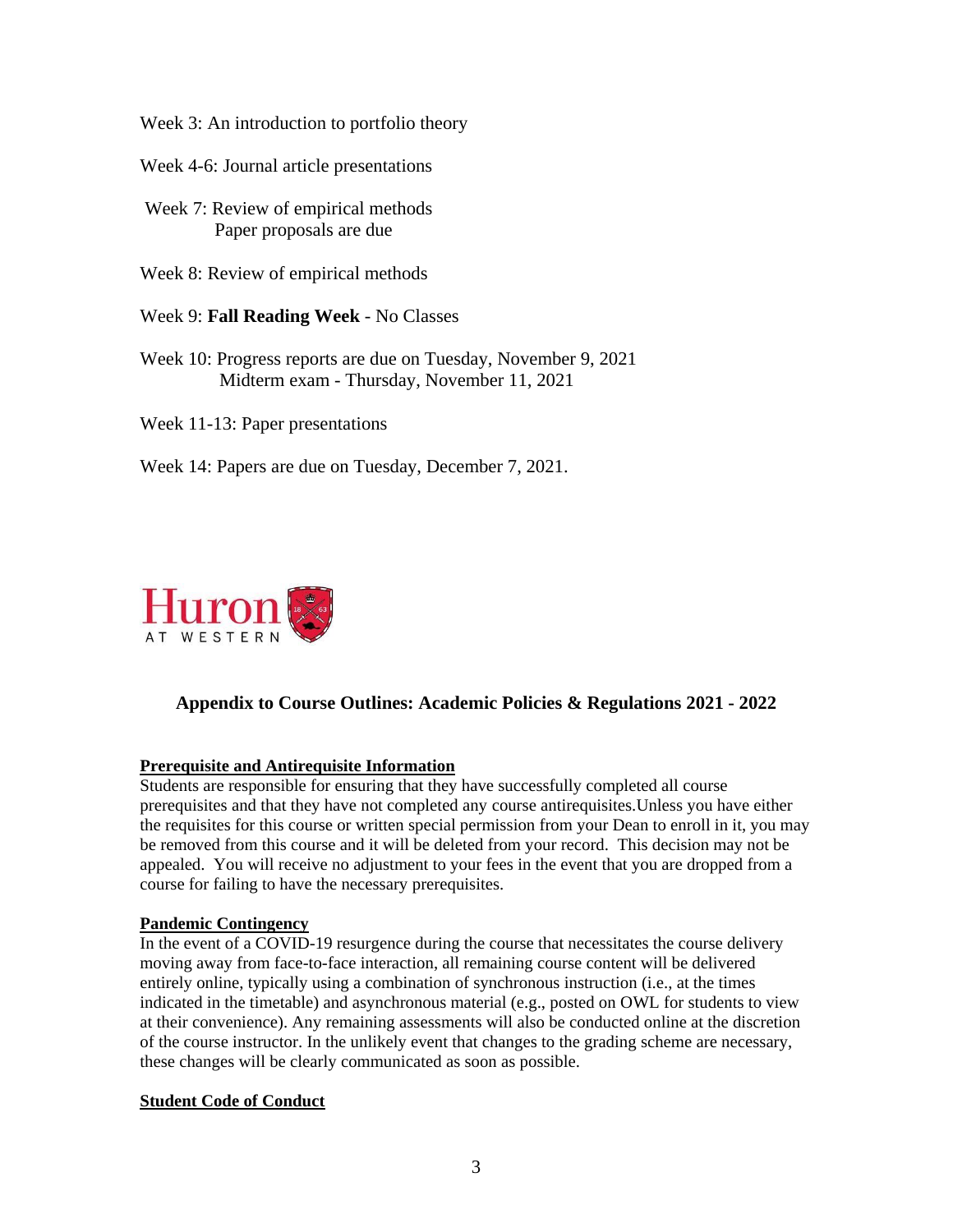Membership in the community of Huron University College and Western University implies acceptance by every student of the principle of respect for the rights, responsibilities, dignity and well-being of others and a readiness to support an environment conducive to the intellectual and personal growth of all who study, work and live within it. Upon registration, students assume the responsibilities that such registration entails. While in the physical or online classroom, students are expected to behave in a manner that supports the learning environment of others. Please review the Student Code of Conduct at:

[https://huronatwestern.ca/sites/default/files/Res%20Life/Student%20Code%20of%20Conduct%2](https://huronatwestern.ca/sites/default/files/Res%20Life/Student%20Code%20of%20Conduct%20-%20Revised%20September%202019.pdf) [0-%20Revised%20September%202019.pdf.](https://huronatwestern.ca/sites/default/files/Res%20Life/Student%20Code%20of%20Conduct%20-%20Revised%20September%202019.pdf)

## **Attendance Regulations for Examinations**

A student is entitled to be examined in courses in which registration is maintained, subject to the following limitations:

- 1) A student may be debarred from writing the final examination for failure to maintain satisfactory academic standing throughout the year.
- 2) Any student who, in the opinion of the instructor, is absent too frequently from class or laboratory periods in any course will be reported to the Dean of the Faculty offering the course (after due warning has been given). On the recommendation of the Department concerned, and with the permission of the Dean of that Faculty, the student will be debarred from taking the regular examination in the course. The Dean of the Faculty offering the course will communicate that decision to the Dean of the Faculty of registration.

Review the policy on Attendance Regulations for Examinations here: [https://www.uwo.ca/univsec/pdf/academic\\_policies/exam/attendance.pdf.](https://www.uwo.ca/univsec/pdf/academic_policies/exam/attendance.pdf)

### **Statement on Academic Offences**

Scholastic offences are taken seriously and students are directed to read the appropriate policy, specifically, the definition of what constitutes a Scholastic Offence, at the following website: [https://www.uwo.ca/univsec/pdf/academic\\_policies/appeals/scholastic\\_discipline\\_undergrad.pdf.](https://www.uwo.ca/univsec/pdf/academic_policies/appeals/scholastic_discipline_undergrad.pdf) The appeals process is also outlined in this policy as well as more generally at the following website: [https://www.uwo.ca/univsec/pdf/academic\\_policies/appeals/appealsundergrad.pdf.](https://www.uwo.ca/univsec/pdf/academic_policies/appeals/appealsundergrad.pdf)

### **Turnitin.com**

All required papers may be subject to submission for textual similarity review to the commercial plagiarism detection software under license to the University for the detection of plagiarism. All papers submitted for such checking will be included as source documents in the reference database for the purpose of detecting plagiarism of papers subsequently submitted to the system. Use of the service is subject to the licensing agreement, currently between The University of Western Ontario and Turnitin.com [\(http://www.turnitin.com\)](http://www.turnitin.com/).

### **Statement on Use of Electronic Devices**

It is not appropriate to use electronic devices (such as, but not limited to, laptops, cell phones) in the classroom for non-classroom activities. Such activity is disruptive and distracting to other students and to the instructor, and can inhibit learning. Students are expected to respect the classroom environment and to refrain from inappropriate use of technology and other electronic devices in class.

### **Statement on Use of Personal Response Systems ("Clickers")**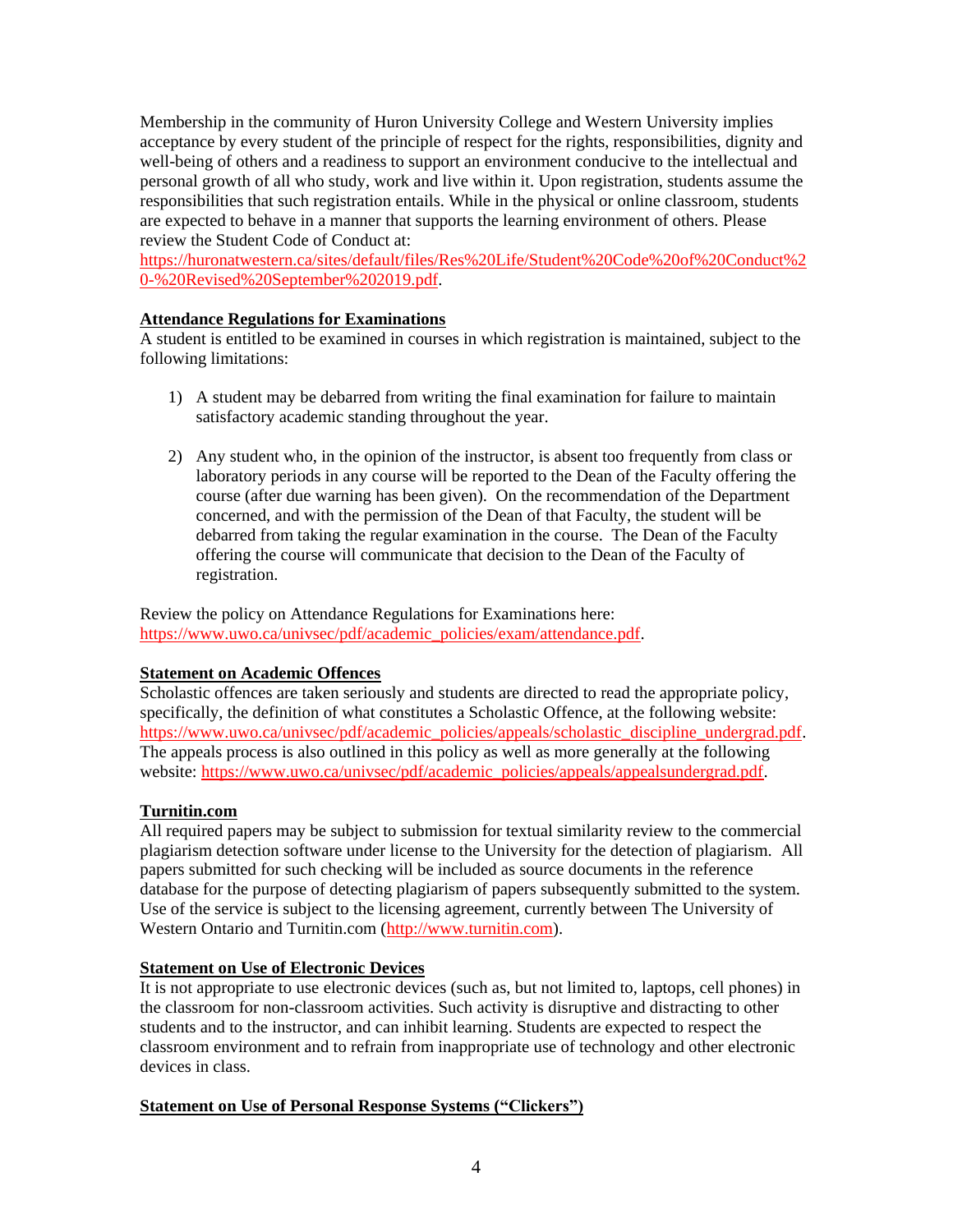Personal Response Systems ("clickers") may be used in some classes. If clickers are to be used in a class, it is the responsibility of the student to ensure that the device is activated and functional. Students must see their instructor if they have any concerns about whether the clicker is malfunctioning. Students must use only their own clicker. If clicker records are used to compute a portion of the course grade:

- the use of somebody else's clicker in class constitutes a scholastic offence
- the possession of a clicker belonging to another student will be interpreted as an attempt to commit a scholastic offence.

## **Academic Consideration for Missed Work**

Students who are seeking academic consideration for missed work during the semester may submit a self-reported absence form online provided that the absence is **48 hours or less** and the other conditions specified in the Senate policy at

[https://www.uwo.ca/univsec/pdf/academic\\_policies/appeals/accommodation\\_illness.pdf](https://www.uwo.ca/univsec/pdf/academic_policies/appeals/accommodation_illness.pdf) are met.

Students whose absences are expected to last **longer than 48 hours**, or where the other conditions detailed in the policy are not met (e.g., work is worth more than 30% of the final grade, the student has already used 2 self-reported absences, the absence is during the final exam period), may receive academic consideration by submitting a Student Medical Certificate (for illness) or other appropriate documentation (for compassionate grounds). The Student Medical Certificate is available online at

[https://www.uwo.ca/univsec/pdf/academic\\_policies/appeals/medicalform.pdf.](https://www.uwo.ca/univsec/pdf/academic_policies/appeals/medicalform.pdf)

All students pursuing academic consideration, regardless of type, must contact their instructors no less than 24 hours following the end of the period of absence to clarify how they will be expected to fulfill the academic responsibilities missed during their absence. **Students are reminded that they should consider carefully the implications of postponing tests or midterm exams or delaying submission of work, and are encouraged to make appropriate decisions based on their specific circumstances.**

Students who have conditions for which academic accommodation is appropriate, such as disabilities or ongoing or chronic health conditions, should work with Accessible Education Services to determine appropriate forms of accommodation. Further details concerning policies and procedures may be found at: [http://academicsupport.uwo.ca/.](http://academicsupport.uwo.ca/)

### **Policy on Academic Consideration for a Medical/ Non-Medical Absence**

### **(a) Consideration on Medical Grounds for assignments worth** *less than 10%* **of final grade: Consult Instructor Directly and Contact Academic Advising**

When seeking consideration on **medical grounds** for assignments worth *less than 10%* of the final course grade, and if the student has exceeded the maximum number of permissible Self-Reported absences, the student should contact the instructor directly. The student need only share broad outlines of the medical situation. The instructor **may** require the student to submit documentation to the academic advisors, in which case she or he will advise the student and inform the academic advisors to expect documentation. If documentation is requested, the student will need to complete and submit the [Student Medical Certificate.](https://www.uwo.ca/univsec/pdf/academic_policies/appeals/medicalform_15JUN.pdf) The instructor may not collect medical documentation. The advisors will contact the instructor when the medical documentation is received, and will outline the severity and duration of the medical challenge as expressed on the Student Medical Certificate and in any other supporting documentation. The student will be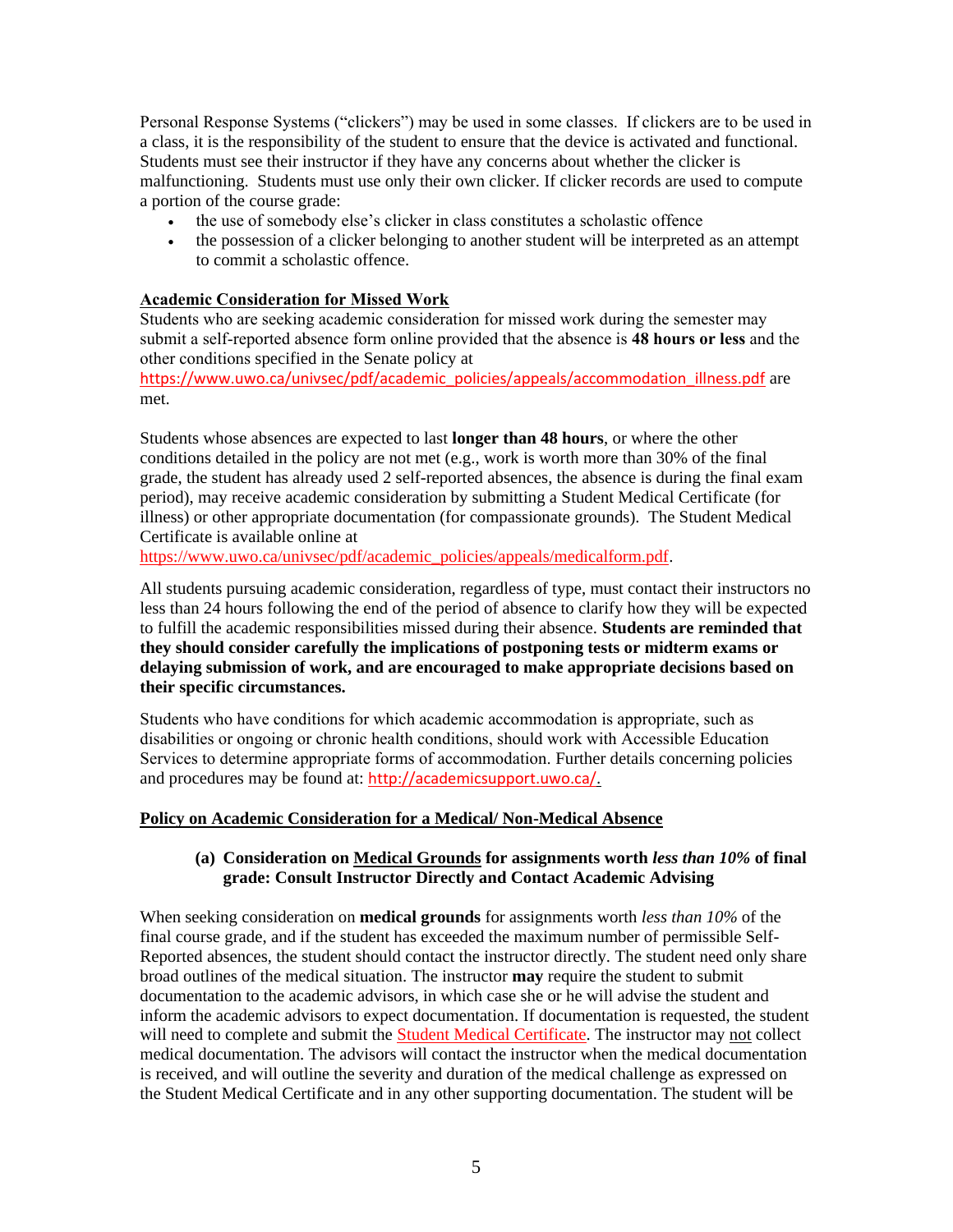informed that the instructor has been notified of the presence of medical documentation, and will be instructed to work as quickly as possible with the instructor on an agreement for accommodation.

### **(b) Consideration on Non-Medical Grounds: Consult Huron Support Services/Academic Advising, or email [huronsss@uwo.ca.](mailto:huronsss@uwo.ca)**

Students seeking academic consideration for a **non-medical** absence (e.g. varsity sports, religious, compassionate, or bereavement) will be required to provide appropriate documentation where the conditions for a Self-Reported Absence have not been met, including where the student has exceeded the maximum number of permissible Self-Reported. All consideration requests must include a completed [Consideration Request Form.](https://huronatwestern.ca/sites/default/files/Forms/Academic%20Consideration%20Request%20Form%202020.pdf) Late penalties may apply at the discretion of the instructor.

Please review the full policy on Academic Consideration for medical and non-medical absence at: [https://www.uwo.ca/univsec/pdf/academic\\_policies/appeals/accommodation\\_illness.pdf.](https://www.uwo.ca/univsec/pdf/academic_policies/appeals/accommodation_illness.pdf) Consult [Huron Academic Advising](https://huronatwestern.ca/student-life/student-services/academic-advising/) at [huronsss@uwo.ca](mailto:huronsss@uwo.ca) for any further questions or information.

## **Support Services**

For advice on course selections, degree requirements, and for assistance with requests for medical accommodation, students should email an Academic Advisor in Huron's Student Support Services at [huronsss@uwo.ca.](mailto:huronsss@uwo.ca) An outline of the range of services offered is found on the Huron website at: [https://huronatwestern.ca/student-life/student-services/.](https://huronatwestern.ca/student-life/student-services/)

Department Chairs, Program Directors and Coordinators are also able to answer questions about individual programs. Contact information can be found on the Huron website at: [https://huronatwestern.ca/contact/faculty-staff-directory/.](https://huronatwestern.ca/contact/faculty-staff-directory/)

If you think that you are too far behind to catch up or that your workload is not manageable, you should consult your Academic Advisor. If you are considering reducing your workload by dropping one or more courses, this must be done by the appropriate deadlines. Please refer to the Advising website, <https://huronatwestern.ca/student-life/student-services/academic-advising/> or review the list of official Sessional Dates on the Academic Calendar, available here: [http://www.westerncalendar.uwo.ca/SessionalDates.cfm.](http://www.westerncalendar.uwo.ca/SessionalDates.cfm)

You should consult with the course instructor and the Academic Advisor who can help you consider alternatives to dropping one or more courses. Note that dropping a course may affect OSAP and/or Scholarship/Bursary eligibility.

Huron Student Support Services:<https://huronatwestern.ca/student-life/student-services/> Office of the Registrar: <https://registrar.uwo.ca/> Student Quick Reference Guide:<https://huronatwestern.ca/student-life/student-services/#1> Academic Support & Engagement:<http://academicsupport.uwo.ca/> Huron University College Student Council: [https://huronatwestern.ca/student-life/beyond](https://huronatwestern.ca/student-life/beyond-classroom/hucsc/)[classroom/hucsc/](https://huronatwestern.ca/student-life/beyond-classroom/hucsc/)  Western USC:<http://westernusc.ca/your-services/#studentservices>

### **Mental Health & Wellness Support at Huron and Western**

University students may encounter setbacks from time to time that can impact academic performance. Huron offers a variety of services that are here to support your success and